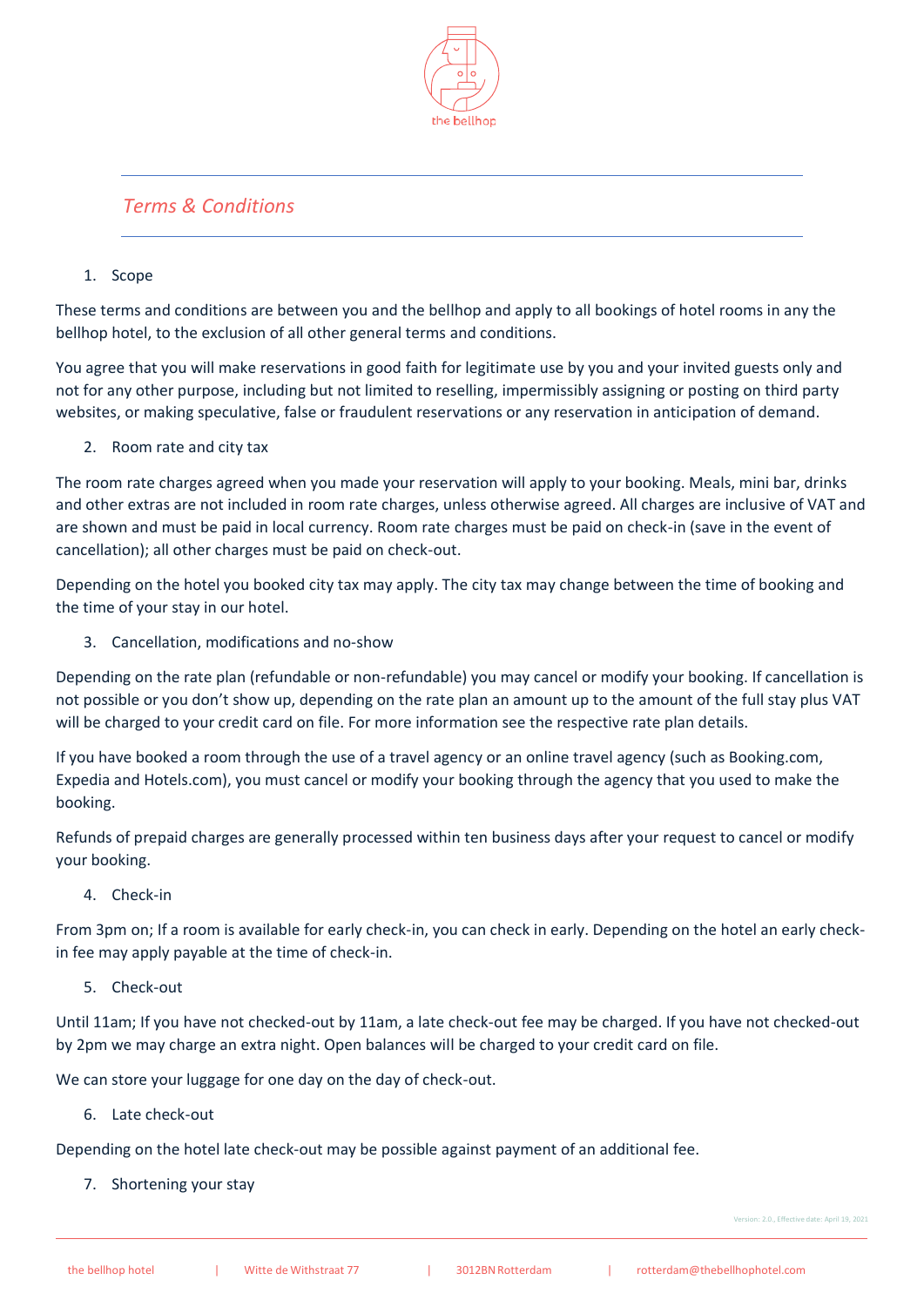

If you need to shorten your stay, the full value of your booking will be charged if you have booked an early bird rate. If you need to shorten your stay and have booked a flexible rate, please inform our staff asap but at least before 11am on the day of your early check-out. If you inform us later than 10am a late check-out fee or even the next night's stay will be charged depending on the time of notification and the hotel you stay in. For more information see the respective rate plan details.

8. Invoice

An invoice will be sent to the email address provided at the time of booking or at the time of check-in. Invoices cannot be modified after check-out.

9. Age

The minimum age at check-in must be 25 years.

## 10. Room occupancy, children and extra beds

Baby cots and extra beds are not available. Maximum capacity of total guests in a room is 2, 3, or 4 depending on the category. Only a child of age 10 or under can be an exception to this policy. For more information see the respective category details.

11. Pets

Pets other than guide dogs are not allowed. If you or your party needs the assistance of guidance dogs during your stay, please notify us in advance of your arrival.

12. No smoking and vaping. Alcohol

Smoking and vaping are not permitted inside the hotel. If smoking or vaping is detected a fine will be charged to your credit card on file.

We reserve the right to not serve alcohol.

13. Damage to hotel

Any damage to rooms or the hotel premises caused by your party during the stay and items missing upon your departure will be charged to your credit card on file.

14. Lost and found

You acknowledge and agree that the bellhop cannot be held liable for lost, damaged or stolen items. If you leave an item behind, it is your own responsibility to retrieve such item.

15. Wi-Fi

Our wireless network is provided "as is" without warranties of any kind, either expressed or implied.

We do not warrant that access to our wireless network will be uninterrupted, timely, secure or error-free at all times or will meet your requirements. We are not responsible for the security, integrity, accuracy or completeness of any information that you transmit or receive while using our wireless network.

Our wireless network is provided to you at our discretion. Your access may be blocked, suspended or terminated for any reason.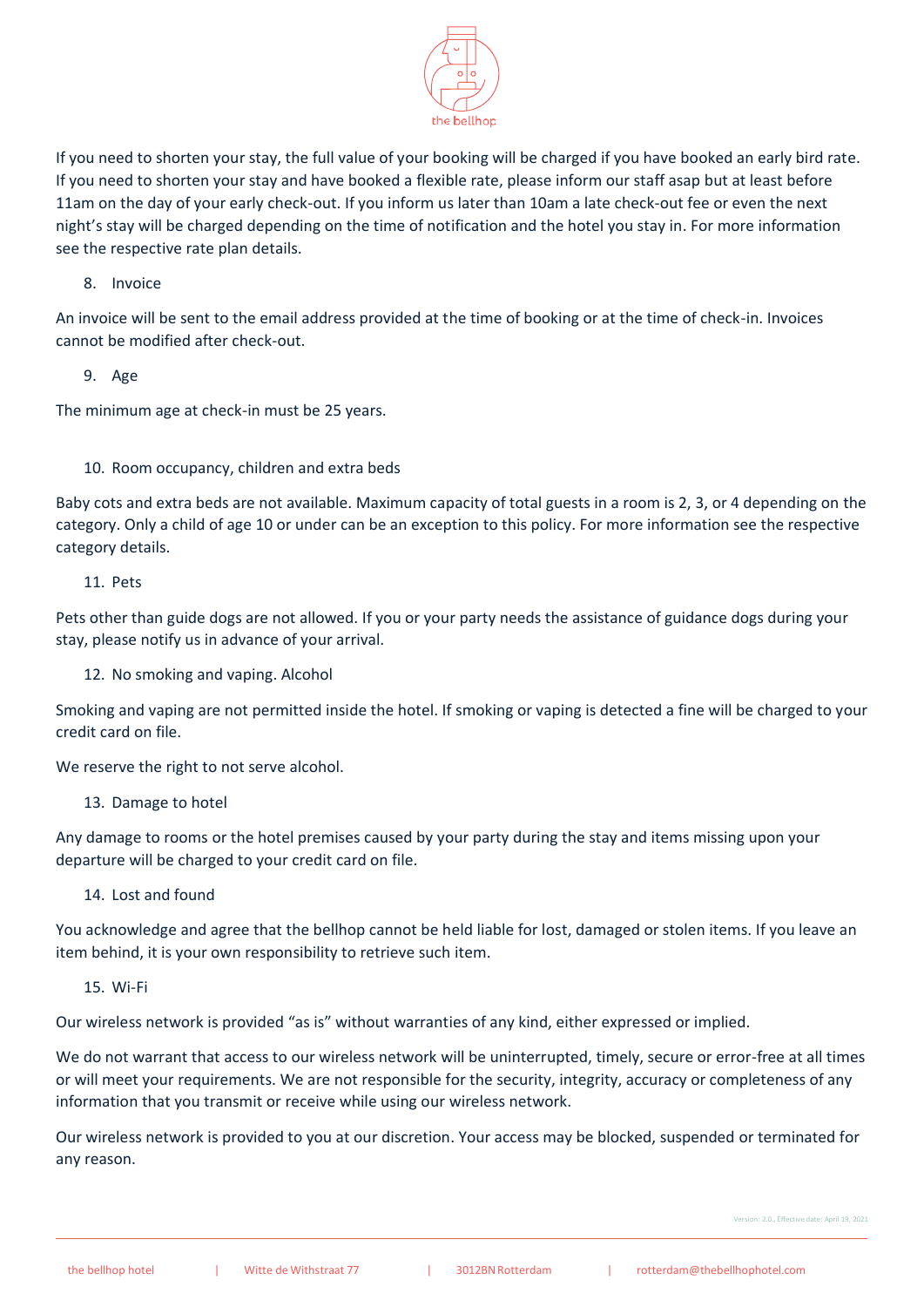

You may not (i) use our wireless network for any purpose that is unlawful or otherwise prohibited, (ii) use our wireless network in such a manner as to host a web or other server, send or facilitate the sending of bulk e-mail or collect third party personal data without appropriate consent, (iii) exceed typical bandwidths relevant to the period that you use our wireless network, (iv) resell, or attempt to resell, our wireless network to any third party.

We maintain a log of technical traffic data of your usage activity for system performance, maintenance purposes, for the purpose of processing criminal offences and system security requirements. We process personal data collected by us in connection with your use of our wireless network is subject to our Privacy Statement. By using our wireless network, you consent to such processing.

#### 16. Recording and photography

Any audiovisual recording, photo shoot, reproduction or representation of images including the premises and buildings of the hotel other than for strictly private use is subject to our prior approval. Permission can be obtained by contacting us a[t rotterdam@thebellhophotel.com.](mailto:rotterdam@thebellhophotel.com)

#### 17. Liability of the bellhop

Our liability to you shall not exceed the amount of the charges paid by you to us save to the extent any liability cannot be excluded or limited by law. We will also not be liable to you for any special, indirect or consequential loss or damage.

#### 18. Force majeure

the bellhop does not accept liability or pay any compensation for our failure to provide services contracted due to circumstances beyond our control, such as acts of God, (natural) disaster, fire, (acts of) war and terrorism, strikes, riots, civil disorder, governmental regulations, industrial disputes, adverse weather conditions or any other exceptional and catastrophic event, circumstance or emergency, making it impossible, illegal or preventing guests from staying in our hotels.

#### 19. Privacy

During the reservation process and your stay, the bellhop collects your personal data. These data are processed in accordance with our Privacy Statement and according to any applicable laws and regulations.

## 20. Governing law and jurisdiction

These terms and conditions and any bookings made under them shall be governed by and construed in accordance with Dutch law. This choice of law is without prejudice to consumer protection afforded by provisions that cannot be derogated from by agreement by virtue of the law which, in the absence of any choice, would have been applicable in the country where you reside. Disputes shall be submitted to the exclusive jurisdiction of the competent court of Amsterdam, the Netherlands.

Our customer support team can be contacted at: the bellhop, Witte de Withstraat 77, 3012BN Rotterdam, the Netherlands, [rotterdam@thebellhophotel.com](mailto:rotterdam@thebellhophotel.com)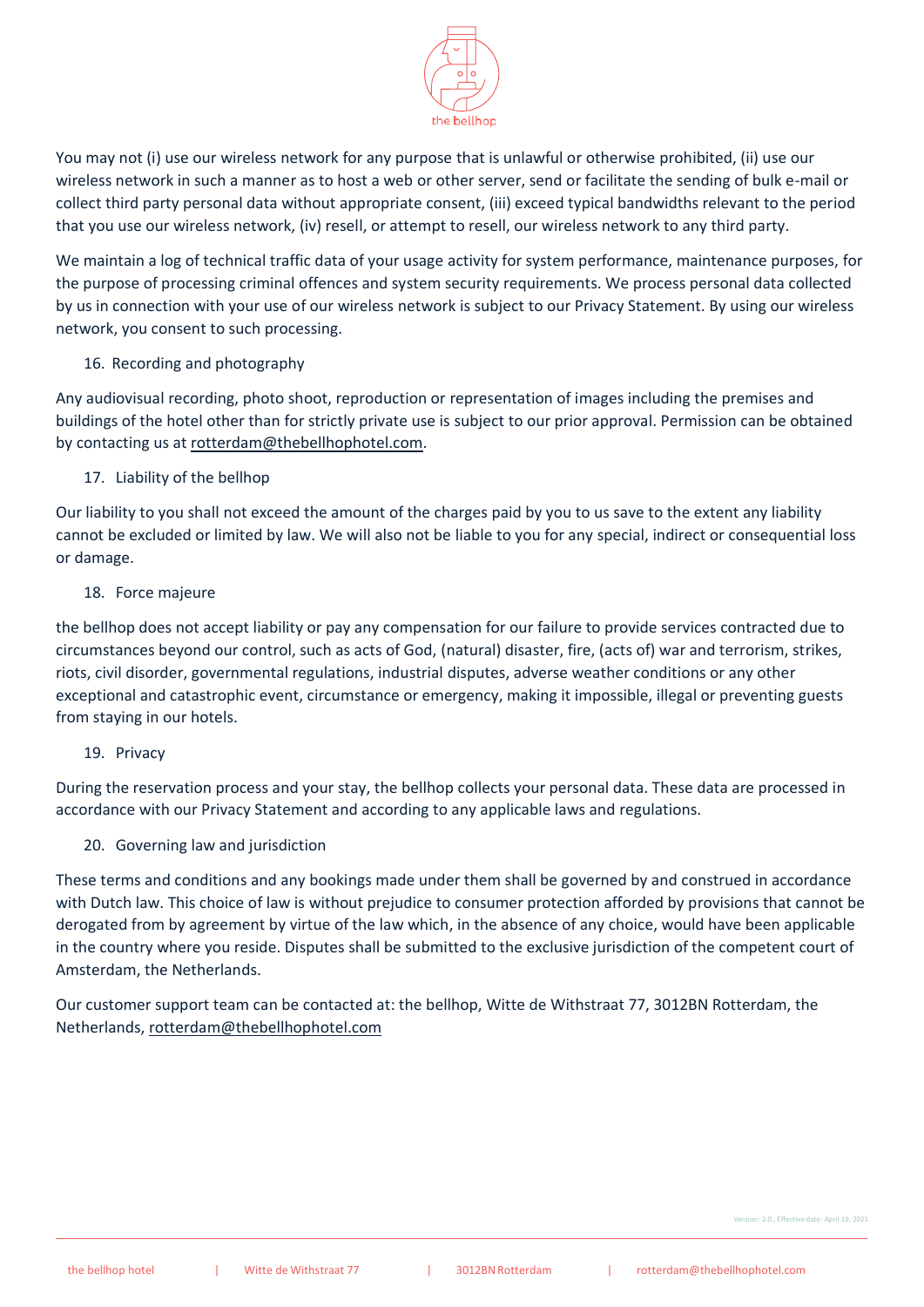

# *Privacy statement*

Your privacy seriously at the bellhop. This Privacy Statement explains how we collect, process and protect your personal data when you stay with the bellhop, visit our websites, App, social media or purchase our services and products.

# 1. Reservation

When you make a reservation, you provide us with reservation data such as your name, (email) address, phone number, reservation details and payment information as applicable. We use this data to process the reservation and your stay, for billing purposes, and to communicate with you about your reservation. If you use a social media account to make your reservation, we can retrieve part of the reservation data from your social media account. If you book via a booking agent, the agent will provide us with such data.

## 2. Account

To simplify future bookings and take advantage of commercial benefits such as discounts or members-only perks, you can choose to create an account to save the data you provide us during your booking. We will use the personal data that you provide to autofill your account details.

## 3. Rooms systems

We store data about your use of the systems in the hotel room to ensure that the systems and appliances in our rooms work correctly, such as data regarding the light, entertainment and air-condition systems. This information is used by our support teams for technical support purposes. We also use such information to learn about how guests use our services and how we can improve our services.

## 4. Location tracking

When you make use of our app on your mobile device, subject to your explicit consent we track your location in order to be able to improve your guest experience. Based on your location the app allows you to easily find the way to our hotel, to check in before you arrive at our hotel and to open the door of your room without making use of a card key.

## 5. Guest assistance

When you contact our support team, we use your personal data to handle your request and to contact you in case of a follow-up.

## 6. CCTV

We endeavor to protect our properties, employees, guests and their belongings from illegal activities such as theft and vandalism. Footage may be processed in this context by or on behalf of the bellhop, including the use of CCTV surveillance.

## 7. No stay list (blacklist)

If your behavior is inappropriate (e.g. if you leave without paying, cause significant damage, verbally or physically abuse our ambassadors or guest or make endless, lofty request that we cannot simply fulfil) we may put you (name, date of stay and reason for blacklisting) on our no stay list, so that we can restrict your access to our hotels and services.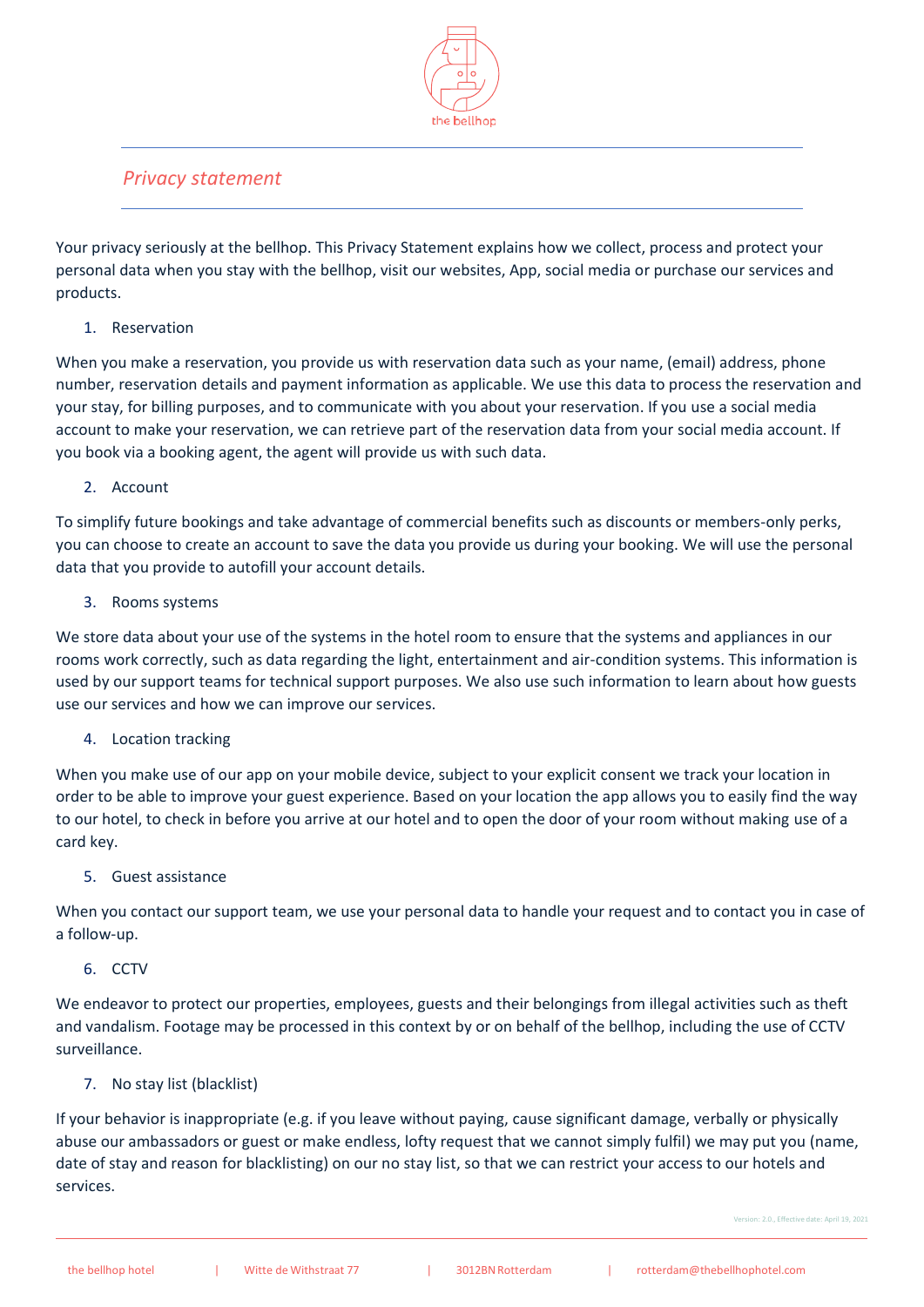

## 8. Analytical purposes

We use your personal data including data generated by your stay and interactions with us for analytical use to optimize our services and product offering.

9. Personalized communication

We process personal data obtained in the context of your booking history, your purchases in our hotels, your communications with the bellhop, your online behavior on our websites and app and obtained from social media platforms such as LinkedIn and Facebook or data brokers. We use these data for analytical purposes and to provide you with targeted commercial communications for our own products and services. If you have not consented to such targeted commercial communications, you may still receive general commercial communication.

You can easily opt-out for such communications when you make a reservation via our websites or via the unsubscribe link included in such communications.

With your explicit consent, we and our partners use cookies and similar techniques for the purposes of online (crosssite) targeted advertising. Please read the "Cookies" section below to find out more.

## 10. Guest satisfaction surveys and guest reviews

We always strive to improve our services and your guest experience. With your consent we may use your personal data (name, email address and/or telephone number) to send you guest satisfaction surveys. You can always opt out to receiving such guest satisfaction surveys. If you have placed a guest review on public platforms, we may contact you to obtain further information about your guest experience.

#### 11. Newsletter

We regularly provide you with newsletters via e-mail if you sign up for such updates. We also send newsletters to existing customers. If you no longer wish to receive such newsletters, you can unsubscribe at any time.

## 12. Promotions

If you participate in a promotion, you generally are requested to provide personal data such as your name and email address, so that we can communicate with you about the promotion.

#### 13. Disclosure

We will only disclose your personal data to the bellhop's employees, agents or third party service providers appointed by the bellhop to provide services in relation to its businesses, to the bellhop's affiliated companies, and to such parties as may be permitted or required under applicable law.

We will only disclose your personal data if necessary for the performance of our contract with you or if necessary to comply with legal obligations, respond to third party claims or requests from public authorities, such as (i) the mandatory storage/containment of certain information because of a criminal investigation, (ii) requests from third parties for access to information (iii) any further instructions from third parties, such as supervisory authorities, that involve data processing. We will never sell your personal data to third parties.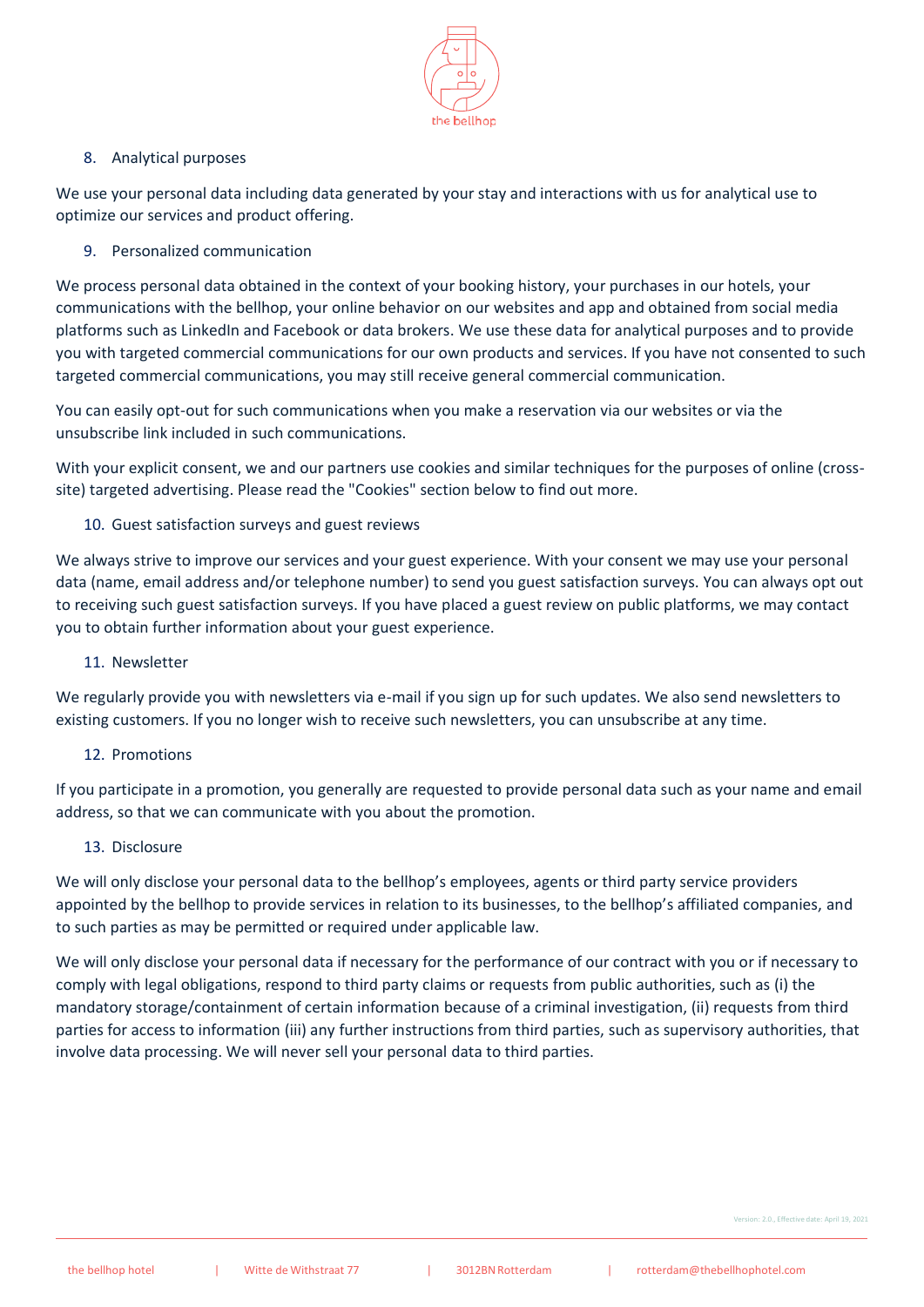

# *Your rights*

EU data protection laws may provide you with the following rights:

1. Access

You may ask us about the personal data we have about you and may request us to provide a copy of such data.

2. Erasure, rectification and restriction

If you believe that our processing of your personal data is incorrect, inaccurate, unlawful, excessive, incomplete, no longer relevant, or if you think that your data is stored longer than necessary, you may ask us to change or remove such personal data or restrict such processing activity.

3. Data portability

In some cases, you may receive your personal data provided by yourself in a structured, commonly used and machine-readable format.

4. Right to object

Where we process your personal data based on a "legitimate interest", you may have the legal right to object to the processing of your personal data.

5. Revoke consent

Where we process personal data based on your consent, you have the right to revoke such consent at any given time.

6. Postmortem right to privacy

You have the right to set instructions regarding the storage, deletion or communication of your personal data after your death.

7. Right to complaint

You have the legal right to lodge a complaint with the competent authority.

We will review your request or query considering our obligations under applicable data protection laws and regulations. We always aim to provide you with a response within 20 working days.

8. Personal data of minors

Our services are not directed to individuals under the age of eighteen (18), and we request that they do not provide personal data through our services. If we become aware that we have processed personal data of a minor without the valid and express consent of a parent or guardian, we will delete such personal data.

9. Security, data retention and international transfers

We have implemented appropriate technical and organizational measures to protect your personal data against loss, alteration or any form of unlawful use. Where appropriate, your personal data will be encrypted and securely stored. Access to your personal data by our staff is restricted on a need-to-know basis. Whenever third parties process your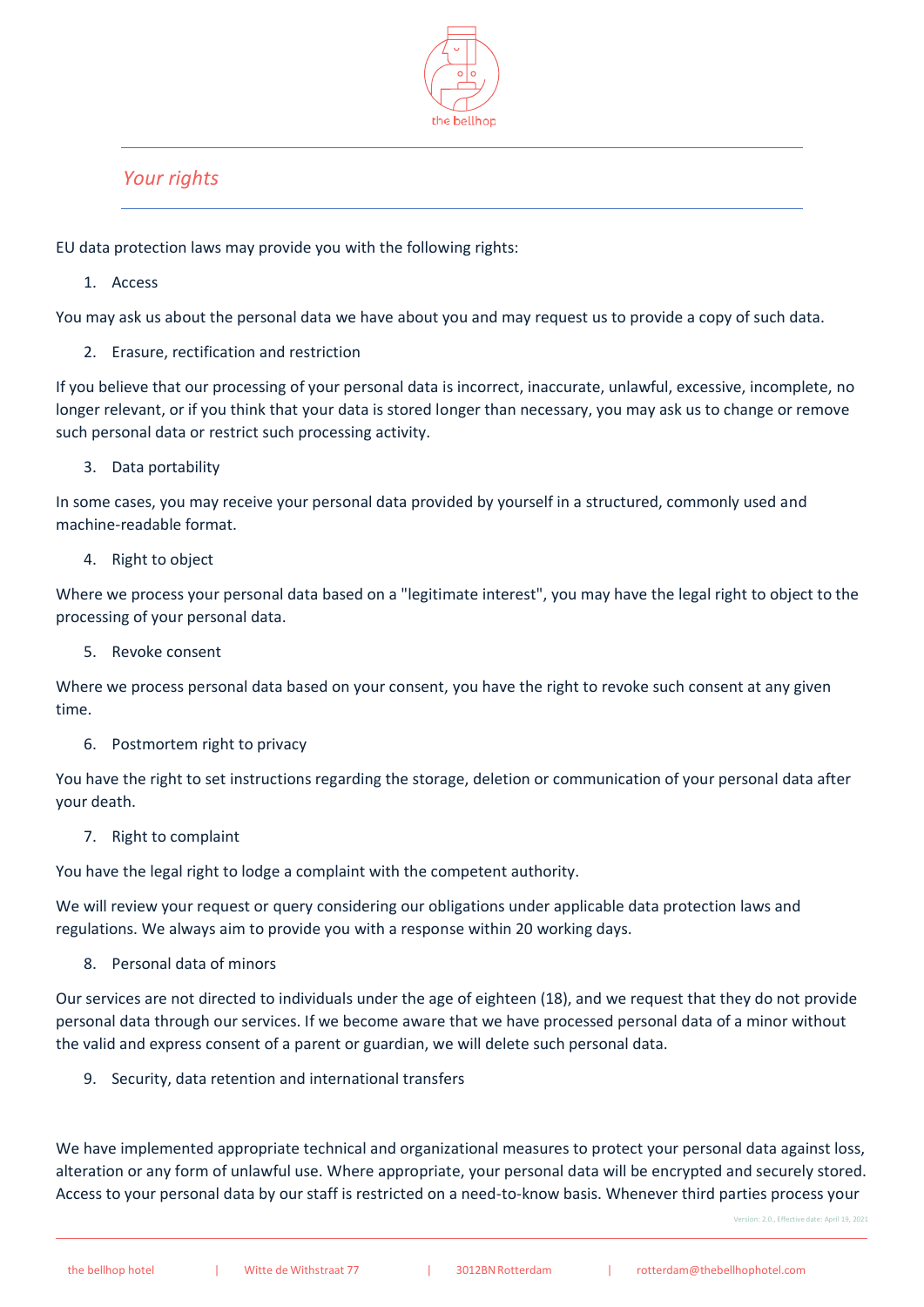

personal data on our behalf, we will enter into a data processing agreement with them to guarantee the same level of protection and confidentiality of your personal data. Unfortunately, no data transmission or storage system can be guaranteed to be 100% secure. If you have any reason to believe that your interaction with us is no longer secure, you should immediately notify us via [privacy@thebellhop.com](mailto:privacy@thebellhop.com).

We do not retain personal data longer than is necessary to fulfil the processing purposes as set out in this Privacy Statement (see "When and why do we use your personal data?"). To determine the exact retention period, we consider applicable minimum data retention obligations, guidance issued by data protection authorities and statute of limitations under applicable law(s).

As we operate internationally and provide you with relevant services through resources and servers around the globe, sharing your data cross-border is essential for you to receive our services. You therefore acknowledge and agree that the bellhop may transfer your data globally, so that you can use our services. Your personal data may be transferred to the bellhop hotel or our (support) partners in a country outside of the country where it was originally collected or outside of your country of residence or nationality. For technical and organizational reasons and in the context of our digital cloud infrastructure, personal data is also transferred to servers located in the US, or to servers located in countries outside of the European Economic Area. In this regard, we have entered into so-called EU model clauses with receiving parties or make use of Privacy Shield certified partners to ensure compliance with our data protection obligations or have ensured that a receiving party has in place so-called "binding corporate rules". Please contact us if you wish to receive more information on the specific safeguards, we have implemented to ensure an adequate level of data protection regarding such transfers.

10. Cookies and similar techniques

This section explains which cookies and similar techniques (hereafter simply referred to as "cookies") we use on our websites (see Annex I for a full list of our domains).

11. Marketing cookies

With your consent the bellhop places marketing cookies and trackers to advertise our products and services but to you. The marketing cookies also allow us to provide you with relevant offers based on your online browsing, search and booking behavior.

12. Website functionality and optimization

We use cookies that are necessary to provide the requested service. For instance, technical cookies allow you to proceed through different pages of a website with a single login and they remember selections in shopping carts and (order) forms that are filled out on our websites. We also use cookies to measure your behavior on our websites to learn about the online experience of our website visitors and to improve our websites. In doing so, we also collect the technical features of your terminal equipment and software used by you, such as the type of operating system, the browser settings, the installed plug-ins, the time zone and the screen size of your device.

13. Cross-site tracking

With your consent, third parties (see Annex II below) can store tracking cookies on your device if you visit our website. Such cookies enable these third parties to track your online browsing behavior across different websites (including the bellhop websites). A common purpose of such tracking cookies is to provide you with targeted advertisements across the websites you visit. We do not control or influence the use by third parties of the information collected through these third-party cookies. Please read the privacy policies of these third parties (see Annex II below) to find out more about how they use cookies and process your personal data.

14. Social media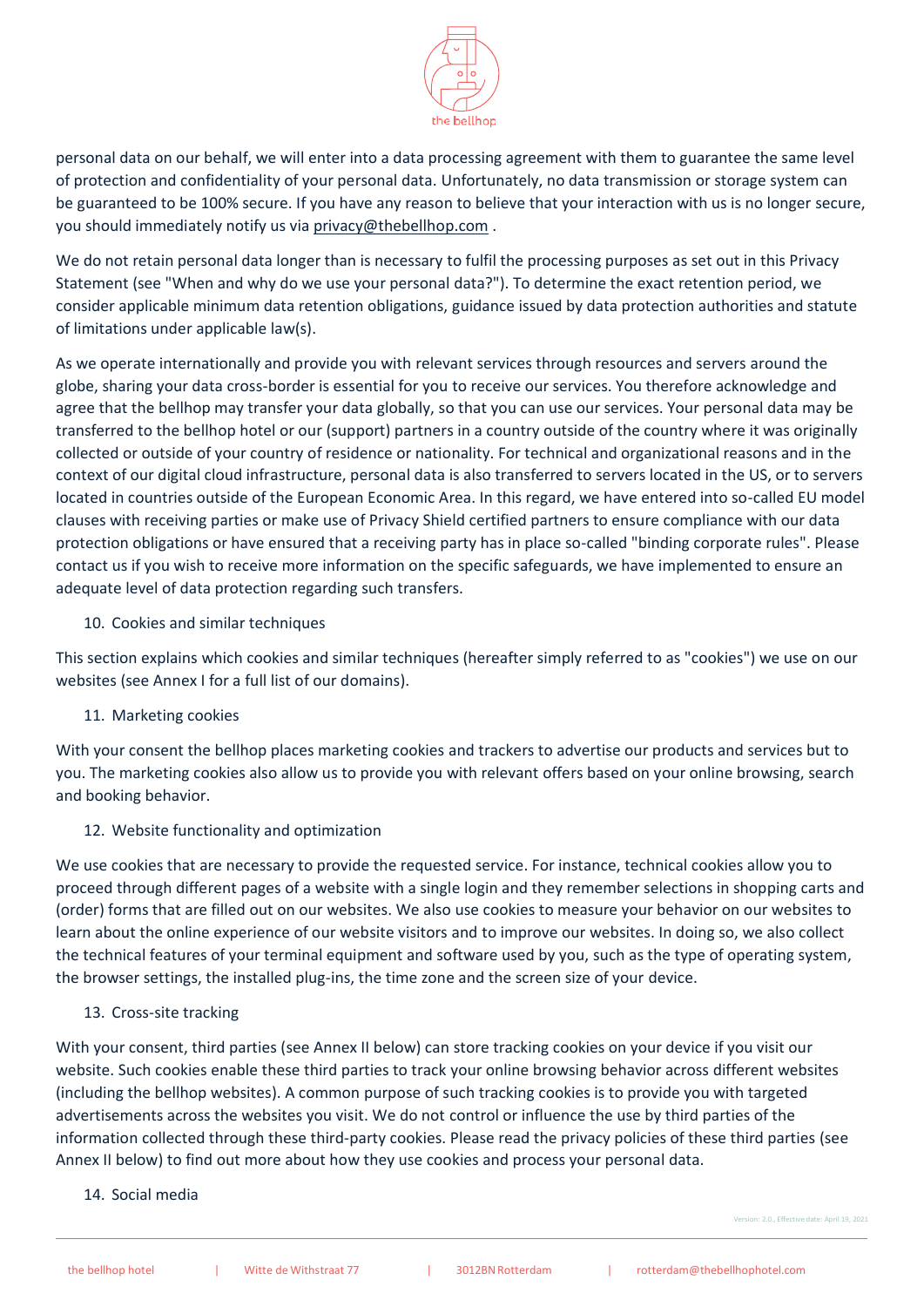

With your consent, our websites use cookies to interact with social media platforms (see Annex II below for all thirdparty cookies). These cookies are also used to optimize your experience of the social media websites. Please be aware that these cookies may also allow social media platforms to track your online behavior for cross-site tracking purposes.

## 15. Withdrawal of your consent

You can withdraw your consent at any time by setting your browser to disable cookies and/or to remove all cookies from your browser.

#### 16. About us

Your personal data is processed by or on behalf of:

- Soixante-Dix-Sept B.V. (hereinafter referred to as: the bellhop), a limited liability company registered under the laws of the Netherlands, having its statutory seat in Rotterdam, the Netherlands and its offices at Witte de Withstraat 77 (3012BN) Rotterdam, the Netherlands. the bellhop is registered with the Dutch Chamber of Commerce under registration number 73124575;

#### and

- in the context of your stay or booking regarding one of our hotels, the entities operating the relevant the bellhop branded hotel, whether owned or licensed by Soixante-Dix-Sept B.V. and its wholly and partially owned affiliates (each hereinafter referred to as a: the bellhop Hotel;

In the context of our hotel services and related services/products, Soixante-Dix-Sept B.V. is the point of contact for all your questions regarding the processing of your personal data.

#### Contact us

In case you have any questions in relation to this Privacy Statement or the processing of your personal data, please send an email to [privacy@thebellhop.com](mailto:privacy@thebellhop.com) This Privacy Statement may change from time to time. Where appropriate, we will notify you of such changes.

Annex I: the bellhop domains

thebellhophotel.com, bellhophotel.com

#### Annex II: third parties placing cookies on our websites

Facebook Connect

Facebook Custom Audience

Facebook Pixel

Facebook Social Plugins

Flashtalking

Google AdWords User List